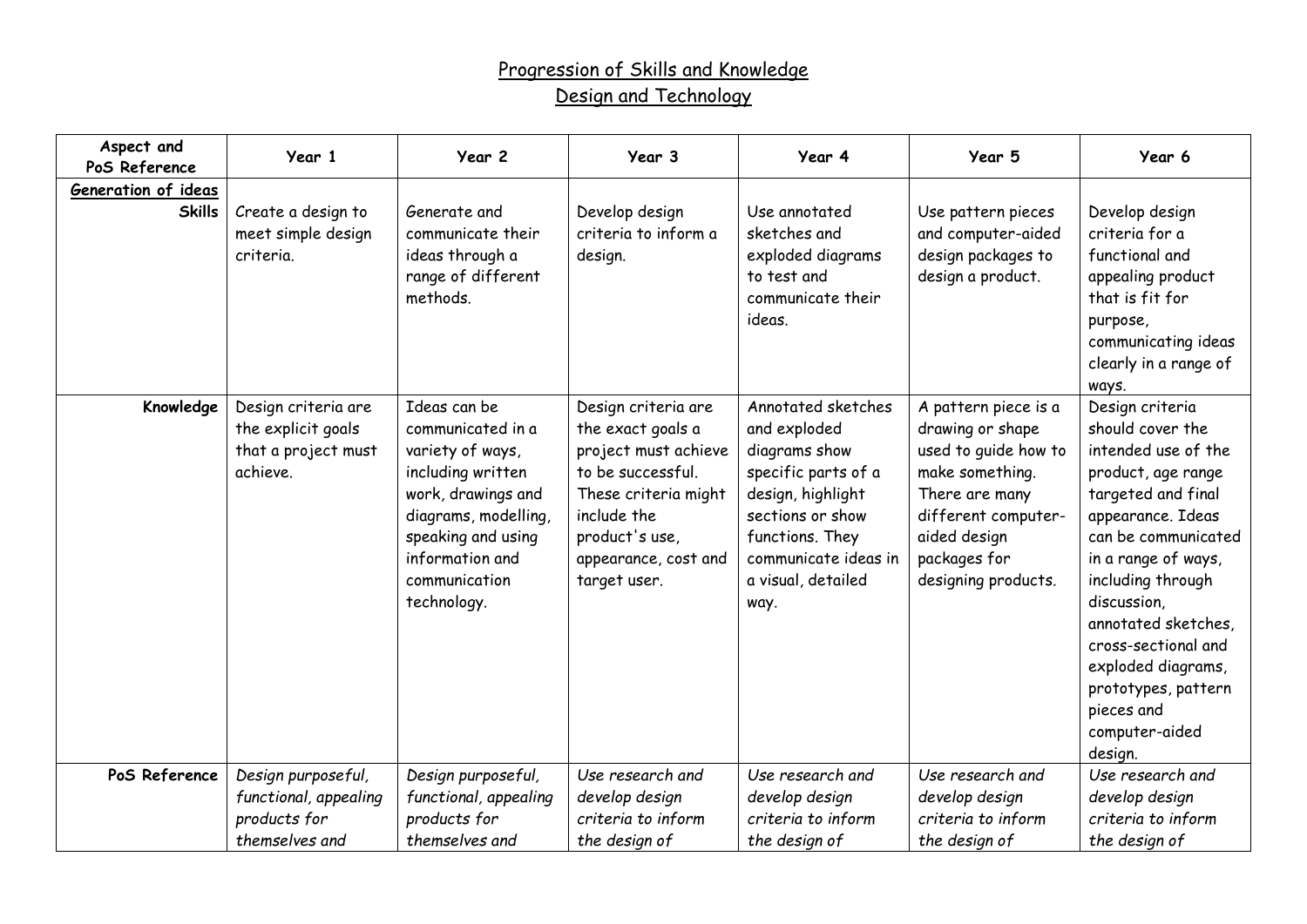|                      | other users based on | other users based on | innovative,            | innovative.            | innovative,            | innovative,            |
|----------------------|----------------------|----------------------|------------------------|------------------------|------------------------|------------------------|
|                      |                      |                      |                        |                        |                        |                        |
|                      | design criteria.     | design criteria.     | functional, appealing  | functional, appealing  | functional, appealing  | functional, appealing  |
|                      |                      |                      | products that are fit  | products that are fit  | products that are fit  | products that are fit  |
|                      | Generate, develop,   | Generate, develop,   | for purpose, aimed     | for purpose, aimed     | for purpose, aimed     | for purpose, aimed     |
|                      | model and            | model and            | at particular          | at particular          | at particular          | at particular          |
|                      | communicate their    | communicate their    | individuals or groups. | individuals or groups. | individuals or groups. | individuals or groups. |
|                      | ideas through        | ideas through        |                        |                        |                        |                        |
|                      | talking, drawing,    | talking, drawing,    | Generate, develop,     | Generate, develop,     | Generate, develop,     | Generate, develop,     |
|                      | templates, mock-ups  | templates, mock-ups  | model and              | model and              | model and              | model and              |
|                      | and, where           | and, where           | communicate their      | communicate their      | communicate their      | communicate their      |
|                      | appropriate,         | appropriate,         | ideas through          | ideas through          | ideas through          | ideas through          |
|                      | information and      | information and      | discussion,            | discussion.            | discussion.            | discussion,            |
|                      | communication        | communication        | annotated sketches,    | annotated sketches,    | annotated sketches     | annotated sketches,    |
|                      | technology.          | technology.          | cross-sectional and    | cross-sectional and    | cross-sectional and    | cross-sectional and    |
|                      |                      |                      | exploded diagrams,     | exploded diagrams,     | exploded diagrams,     | exploded diagrams,     |
|                      |                      |                      | prototypes, pattern    | prototypes, pattern    | prototypes, pattern    | prototypes, pattern    |
|                      |                      |                      | pieces and             | pieces and             | pieces and             | pieces and             |
|                      |                      |                      | computer-aided         | computer-aided         | computer-aided         | computer-aided         |
|                      |                      |                      | design.                | design.                | design.                | design.                |
| <b>Investigation</b> |                      |                      |                        |                        |                        |                        |
| <b>Skills</b>        | Select the           | Select the           | Use tools safely for   | Select, name and use   | Name and select        | Select appropriate     |
|                      | appropriate tool for | appropriate tool for | cutting and joining    | tools with adult       | increasingly           | tools for a task and   |
|                      | a simple practical   | a task and explain   | materials and          | supervision.           | appropriate tools for  | use them safely and    |
|                      | task.                | their choice.        | components.            |                        | a task and use them    | precisely.             |
|                      |                      |                      |                        |                        | safely.                |                        |
| Knowledge            | Specific tools are   | Different tools have | Specific tools can be  | Useful tools for       | There are many rules   | Precision is           |
|                      | used for particular  | characteristics that | used for cutting,      | cutting include        | for using tools safely | important in           |
|                      | purposes. For        | make them suitable   | such as saws. Wood     | scissors, craft        | and these may vary     | producing a polished,  |
|                      | example, scissors    | for specific         | can be joined using    | knives, junior         | depending on the       | finished product.      |
|                      | are used for cutting | purposes. For        | glue, nails, staples,  | hacksaws with pistol   | tools being used. For  | Correct selection of   |
|                      | and glue is used for | example, scissors    | or a combination of    | grip and bench         | example, someone       | tools and careful      |
|                      | sticking.            | are used for cutting | these. Safety rules    | hooks. Useful tools    | using a chisel should  | measurement can        |
|                      |                      | paper because they   | must be followed to    | for joining include    | chip or cut with the   | ensure the parts fit   |
|                      |                      | have sharp, metal    | prevent injury from    | glue guns. Tools       | cutting edge pointing  | together correctly.    |
|                      |                      | blades that can cut  | sharp blades. These    | should only be used    | away from their        |                        |
|                      |                      | through thin         | rules include using a  | with adult             | body. All tools should |                        |
|                      |                      | materials.           | bench hook to keep     | supervision and        | be cleaned and put     |                        |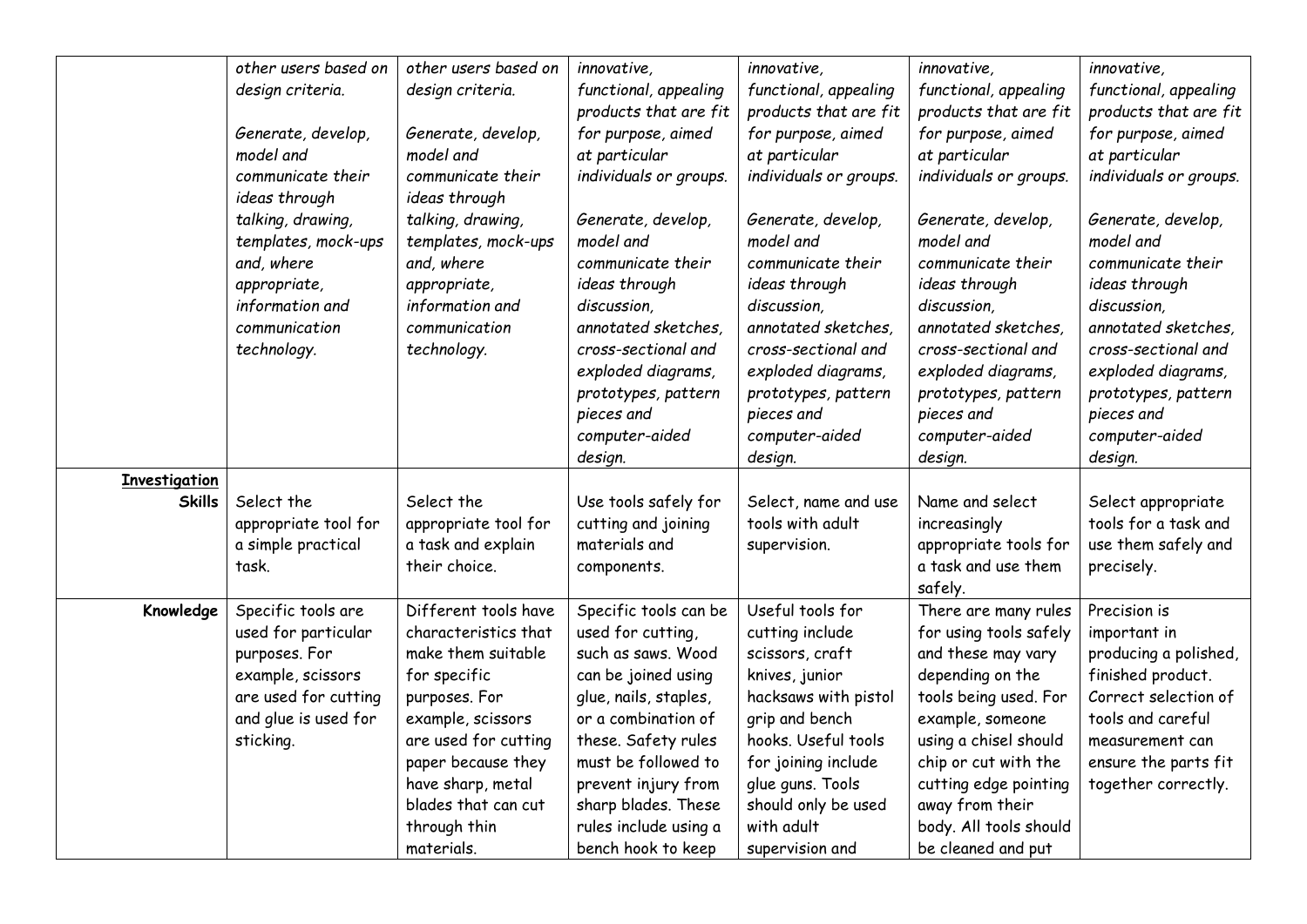|                          |                                                                                                                                                                                                       |                                                                                                                                                                                      | the wood still, using<br>a junior hacksaw<br>with a pistol grip and<br>working under adult<br>supervision.                                                                      | safety rules must be<br>followed.                                                                                                                                                                                                                                                                         | away after use, and<br>should not be used if<br>they are loose or<br>cracked.                                                                                                                          |                                                                                                                                                                                                                                                         |
|--------------------------|-------------------------------------------------------------------------------------------------------------------------------------------------------------------------------------------------------|--------------------------------------------------------------------------------------------------------------------------------------------------------------------------------------|---------------------------------------------------------------------------------------------------------------------------------------------------------------------------------|-----------------------------------------------------------------------------------------------------------------------------------------------------------------------------------------------------------------------------------------------------------------------------------------------------------|--------------------------------------------------------------------------------------------------------------------------------------------------------------------------------------------------------|---------------------------------------------------------------------------------------------------------------------------------------------------------------------------------------------------------------------------------------------------------|
| PoS Reference            | Select from and use<br>a range of tools and<br>equipment to<br>perform practical<br>tasks [for example,<br>cutting, shaping,<br>joining and finishing].                                               | Select from and use<br>a range of tools and<br>equipment to<br>perform practical<br>tasks [for example,<br>cutting, shaping,<br>joining and finishing].                              | Select from and use<br>a wider range of<br>tools and equipment<br>to perform practical<br>tasks [for example,<br>cutting, shaping,<br>joining and<br>finishing],<br>accurately. | Select from and use<br>a wider range of<br>tools and equipment<br>to perform practical<br>tasks [for example,<br>cutting, shaping,<br>joining and<br>finishing],<br>accurately.                                                                                                                           | Select from and use<br>a wider range of<br>tools and equipment<br>to perform practical<br>tasks [for example,<br>cutting, shaping,<br>joining and<br>finishing],<br>accurately.                        | Select from and use<br>a wider range of<br>tools and equipment<br>to perform practical<br>tasks [for example,<br>cutting, shaping,<br>joining and<br>finishing],<br>accurately.                                                                         |
| Materials for<br>purpose |                                                                                                                                                                                                       |                                                                                                                                                                                      |                                                                                                                                                                                 |                                                                                                                                                                                                                                                                                                           |                                                                                                                                                                                                        |                                                                                                                                                                                                                                                         |
| <b>Skills</b>            | Select and use a<br>range of materials,<br>beginning to explain<br>their choices.                                                                                                                     | Choose appropriate<br>components and<br>materials and<br>suggest ways of<br>manipulating them to<br>achieve the desired<br>effect.                                                   | Plan which materials<br>will be needed for a<br>task and explain why.                                                                                                           | Choose from a range<br>of materials, showing<br>an understanding of<br>their different<br>characteristics.                                                                                                                                                                                                | Select and combine<br>materials with<br>precision.                                                                                                                                                     | Choose the best<br>materials for a task,<br>showing an<br>understanding of<br>their working<br>characteristics.                                                                                                                                         |
| Knowledge                | Different materials<br>are suitable for<br>different purposes,<br>depending on their<br>specific properties.<br>For example, glass is<br>transparent, so it is<br>suitable to be used<br>for windows. | Properties of<br>components and<br>materials determine<br>how they can and<br>cannot be used. For<br>example, plastic is<br>shiny and strong but<br>it can be difficult to<br>paint. | Materials for a<br>specific task must<br>be selected on the<br>basis of their<br>properties. These<br>include physical<br>properties as well as<br>availability and cost.       | Different materials<br>and components have<br>a range of<br>properties, making<br>them suitable for<br>different tasks. It is<br>important to select<br>the correct material<br>or component for<br>the specific purpose,<br>depending on the<br>design criteria.<br>Recipe ingredients<br>have different | Materials should be<br>cut and combined<br>with precision. For<br>example, pieces of<br>fabric could be cut<br>with sharp scissors<br>and sewn together<br>using a variety of<br>stitching techniques. | It is important to<br>understand the<br>characteristics of<br>different materials<br>to select the most<br>appropriate material<br>for a purpose. This<br>might include<br>flexibility,<br>waterproofing,<br>texture, colour, cost<br>and availability. |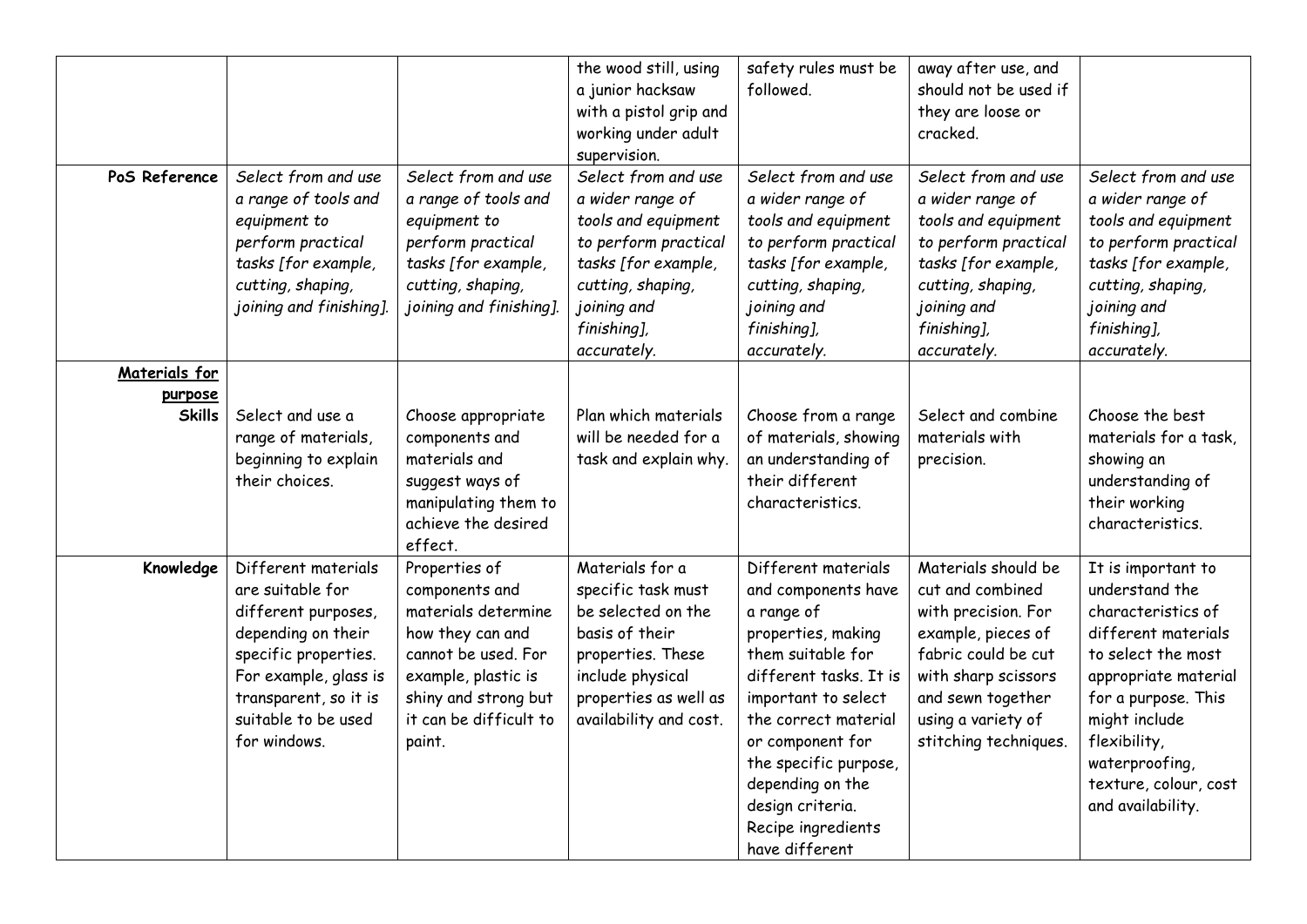|                                    |                                                                                                                                                                                          |                                                                                                                                                                                          |                                                                                                                                                                                                                               | tastes and<br>appearances. They<br>look and taste<br>better and are<br>cheaper when in<br>season.                                                                                                                             |                                                                                                                                                                                                                                  |                                                                                                                                                                                                                                     |
|------------------------------------|------------------------------------------------------------------------------------------------------------------------------------------------------------------------------------------|------------------------------------------------------------------------------------------------------------------------------------------------------------------------------------------|-------------------------------------------------------------------------------------------------------------------------------------------------------------------------------------------------------------------------------|-------------------------------------------------------------------------------------------------------------------------------------------------------------------------------------------------------------------------------|----------------------------------------------------------------------------------------------------------------------------------------------------------------------------------------------------------------------------------|-------------------------------------------------------------------------------------------------------------------------------------------------------------------------------------------------------------------------------------|
| PoS Reference                      | Select from and use<br>a wide range of<br>materials and<br>components,<br>including<br>construction<br>materials, textiles<br>and ingredients,<br>according to their<br>characteristics. | Select from and use<br>a wide range of<br>materials and<br>components,<br>including<br>construction<br>materials, textiles<br>and ingredients,<br>according to their<br>characteristics. | Select from and use<br>a wider range of<br>materials and<br>components,<br>including<br>construction<br>materials, textiles<br>and ingredients,<br>according to their<br>functional properties<br>and aesthetic<br>qualities. | Select from and use<br>a wider range of<br>materials and<br>components,<br>including<br>construction<br>materials, textiles<br>and ingredients,<br>according to their<br>functional properties<br>and aesthetic<br>qualities. | Select from and use<br>a wider range of<br>materials and<br>components,<br>including<br>construction<br>materials, textiles<br>and ingredients,<br>according to their<br>functional properties<br>and aesthetic<br>qualities.    | Select from and use<br>a wider range of<br>materials and<br>components,<br>including<br>construction<br>materials, textiles<br>and ingredients,<br>according to their<br>functional properties<br>and aesthetic<br>qualities.       |
| Everyday products<br><b>Skills</b> | Name and explore a<br>range of everyday<br>products and<br>describe how these<br>are used.                                                                                               | Explain how an<br>everyday product<br>could be improved.                                                                                                                                 | Explain how an<br>existing product<br>benefits the user.                                                                                                                                                                      | Investigate and<br>identify the design<br>features of a<br>familiar product.                                                                                                                                                  | Explain how the<br>design of a product<br>has been influenced<br>by the culture or<br>society in which it<br>was designed or<br>made.                                                                                            | Analyse how an<br>invention or product<br>has significantly<br>changed or improved<br>people's lives.                                                                                                                               |
| Knowledge                          | Everyday products<br>are objects that are<br>used routinely at<br>home and school,<br>such as a<br>toothbrush, cup or<br>pencil. All products<br>are designed for a<br>specific purpose. | Products can be<br>improved in<br>different ways, such<br>as making them<br>easier to use, more<br>hardwearing or more<br>attractive.                                                    | Particular products<br>have been designed<br>for specific tasks,<br>such as nail clippers,<br>the spinning top and<br>the cool box.                                                                                           | Design features are<br>the aspects of a<br>product's design<br>that the designer<br>would like to<br>emphasise, such as<br>the use of a<br>particular material<br>or feature that<br>makes the product                        | Culture is the<br>language, inventions,<br>ideas and art of a<br>group of people. A<br>society is all the<br>people in a<br>community or group.<br>Culture affects the<br>design of some<br>products. For<br>example, knives and | People's lives have<br>been improved in<br>countless ways due<br>to new inventions<br>and designs. For<br>example, the<br>Morrison shelter,<br>designed by John<br>Baker in 1941, was an<br>indoor air-raid<br>shelter used in over |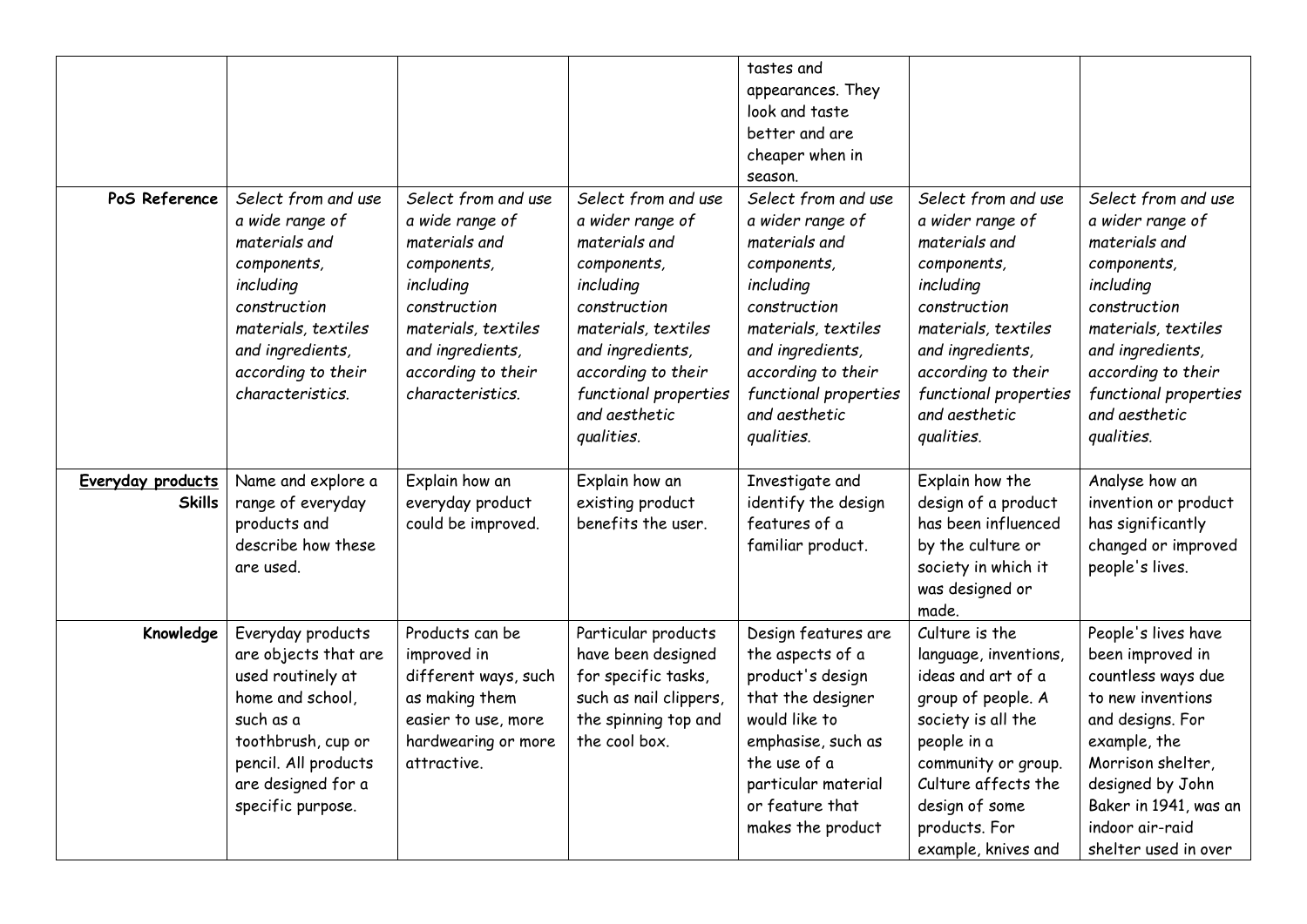|                         |                                                                                                                         |                                                                                                                                                    |                                                                                                                                                                        | easier to use or<br>more durable.                                                                                                                | forks are used in the<br>western world,<br>whereas chopsticks<br>are used mainly in<br>China and Japan. The<br>design of products<br>needs to take into<br>account the culture                                                                   | half a million homes<br>during the Second<br>World War. It saved<br>the lives of many<br>people caught in<br>bombing raids.                                         |
|-------------------------|-------------------------------------------------------------------------------------------------------------------------|----------------------------------------------------------------------------------------------------------------------------------------------------|------------------------------------------------------------------------------------------------------------------------------------------------------------------------|--------------------------------------------------------------------------------------------------------------------------------------------------|--------------------------------------------------------------------------------------------------------------------------------------------------------------------------------------------------------------------------------------------------|---------------------------------------------------------------------------------------------------------------------------------------------------------------------|
|                         |                                                                                                                         |                                                                                                                                                    |                                                                                                                                                                        |                                                                                                                                                  | of the target<br>audience. For<br>example, colours<br>might mean very<br>different things in<br>different cultures.                                                                                                                              |                                                                                                                                                                     |
| PoS Reference           | Explore and evaluate<br>a range of existing<br>products.                                                                | Explore and evaluate<br>a range of existing<br>products.                                                                                           | Investigate and<br>analyse a range of<br>existing products.                                                                                                            | Investigate and<br>analyse a range of<br>existing products.                                                                                      | Investigate and<br>analyse a range of<br>existing products.                                                                                                                                                                                      | Investigate and<br>analyse a range of<br>existing products.                                                                                                         |
| Compare and<br>contrast |                                                                                                                         |                                                                                                                                                    |                                                                                                                                                                        |                                                                                                                                                  |                                                                                                                                                                                                                                                  |                                                                                                                                                                     |
| <b>Skills</b>           | Describe the<br>similarities and<br>differences between<br>two products.                                                | Compare different<br>brands of the same<br>product and explain<br>their similarities and<br>differences.                                           | Explain the<br>similarities and<br>differences between<br>the work of two<br>designers.                                                                                | Create and complete<br>a comparison table<br>to compare two or<br>more products.                                                                 | Survey users in a<br>range of focus<br>groups and compare<br>results.                                                                                                                                                                            | Create a detailed<br>comparative report<br>about two or more<br>products or<br>inventions.                                                                          |
| Knowledge               | Two products can be<br>compared by looking<br>at a set of criteria<br>and scoring both<br>products against<br>each one. | Products can be<br>compared by looking<br>at particular<br>characteristics of<br>each and deciding<br>which is better<br>suited to the<br>purpose. | Work from<br>different designers<br>can be compared by<br>assessing specific<br>criteria, such as<br>their visual impact,<br>fitness for purpose<br>and target market. | A comparison table<br>can be used to<br>compare products by<br>listing specific<br>criteria on which<br>each product can be<br>judged or scored. | A focus group is a<br>small group of people<br>whose reactions and<br>opinions about a<br>product are taken<br>and studied.<br>Evaluations can be<br>made by asking<br>product users a<br>selection of<br>questions to obtain<br>data on how the | Products and<br>inventions can be<br>compared using a<br>range of criteria,<br>such as the impact<br>on society, ease of<br>use, appearance and<br>value for money. |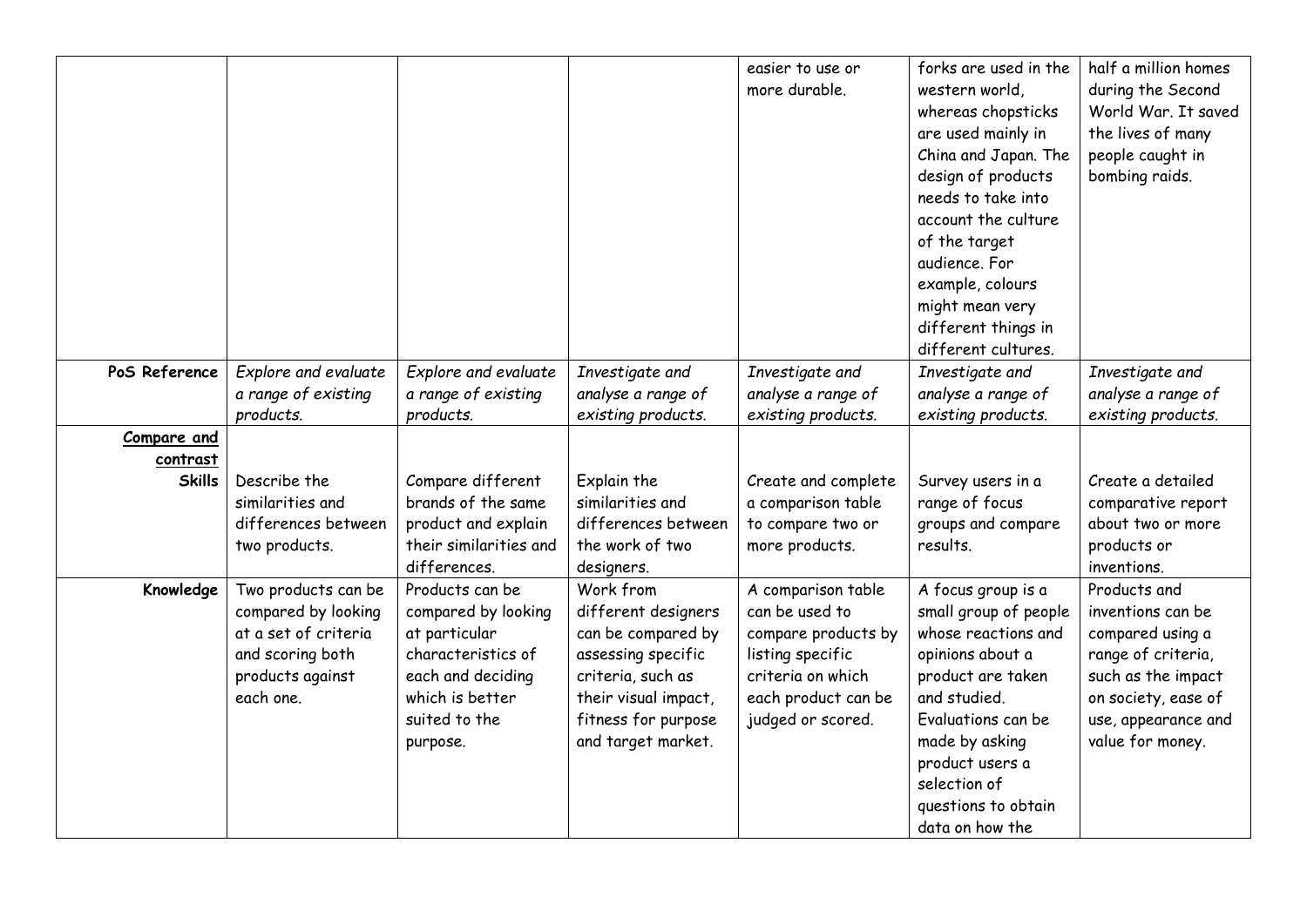|                   |                                                                                                                      |                                                                                                                                           |                                                                                                                                                                            |                                                                                                                                                                                                                                                                                                                                                              | product has met its<br>design criteria.                                                                                                                                                  |                                                                                                                                                                                                                                                                                               |
|-------------------|----------------------------------------------------------------------------------------------------------------------|-------------------------------------------------------------------------------------------------------------------------------------------|----------------------------------------------------------------------------------------------------------------------------------------------------------------------------|--------------------------------------------------------------------------------------------------------------------------------------------------------------------------------------------------------------------------------------------------------------------------------------------------------------------------------------------------------------|------------------------------------------------------------------------------------------------------------------------------------------------------------------------------------------|-----------------------------------------------------------------------------------------------------------------------------------------------------------------------------------------------------------------------------------------------------------------------------------------------|
| PoS Reference     | Explore and evaluate<br>a range of existing<br>products.                                                             | Explore and evaluate<br>a range of existing<br>products.                                                                                  | Understand how key<br>events and<br>individuals in design<br>and technology have<br>helped shape the<br>world.                                                             | Investigate and<br>analyse a range of<br>existing products.                                                                                                                                                                                                                                                                                                  | Evaluate their ideas<br>and products against<br>their own design<br>criteria and consider<br>the views of others<br>to improve their<br>work.                                            | Investigate and<br>analyse a range of<br>existing products.                                                                                                                                                                                                                                   |
| <b>Evaluation</b> |                                                                                                                      |                                                                                                                                           |                                                                                                                                                                            |                                                                                                                                                                                                                                                                                                                                                              |                                                                                                                                                                                          |                                                                                                                                                                                                                                                                                               |
| <b>Skills</b>     | Talk about their own<br>and each other's<br>work, identifying<br>strengths or<br>weaknesses and<br>offering support. | Explain how closely<br>their finished<br>products meet their<br>design criteria and<br>say what they could<br>do better in the<br>future. | Suggest<br>improvements to<br>their products and<br>describe how to<br>implement them,<br>beginning to take the<br>views of others into<br>account.                        | Identify what has<br>worked well and what<br>aspects of their<br>products could be<br>improved, acting on<br>their own<br>suggestions and<br>those of others<br>when making<br>improvements.                                                                                                                                                                 | Test and evaluate<br>products against a<br>detailed design<br>specification and<br>make adaptations as<br>they develop the<br>product.                                                   | Demonstrate<br>modifications made<br>to a product as a<br>result of ongoing<br>evaluation by<br>themselves and to<br>others.                                                                                                                                                                  |
| Knowledge         | A strength is a good<br>quality of a piece of<br>work. A weakness is<br>an area that could be<br>improved.           | Finished products<br>can be compared<br>with design criteria<br>to see how closely<br>they match.<br>Improvements can<br>then be planned. | Asking questions can<br>help others to<br>evaluate their<br>products, such as<br>asking them whether<br>the selected<br>materials achieved<br>the purpose of the<br>model. | Evaluation can be<br>done by considering<br>whether the product<br>does what it was<br>designed to do,<br>whether it has an<br>attractive<br>appearance, what<br>changes were made<br>during the making<br>process and why the<br>changes were made.<br>Evaluation also<br>includes suggesting<br>improvements and<br>explaining why they<br>should be made. | Testing a product<br>against the design<br>criteria will highlight<br>anything that needs<br>improvement or<br>redesign. Changes<br>are often made to a<br>design during<br>manufacture. | Design is an iterative<br>process, meaning<br>alterations and<br>improvements are<br>made continually<br>throughout the<br>manufacturing<br>process. Evaluating a<br>product while it's<br>being manufactured,<br>and explaining these<br>evaluations to<br>others, can help to<br>refine it. |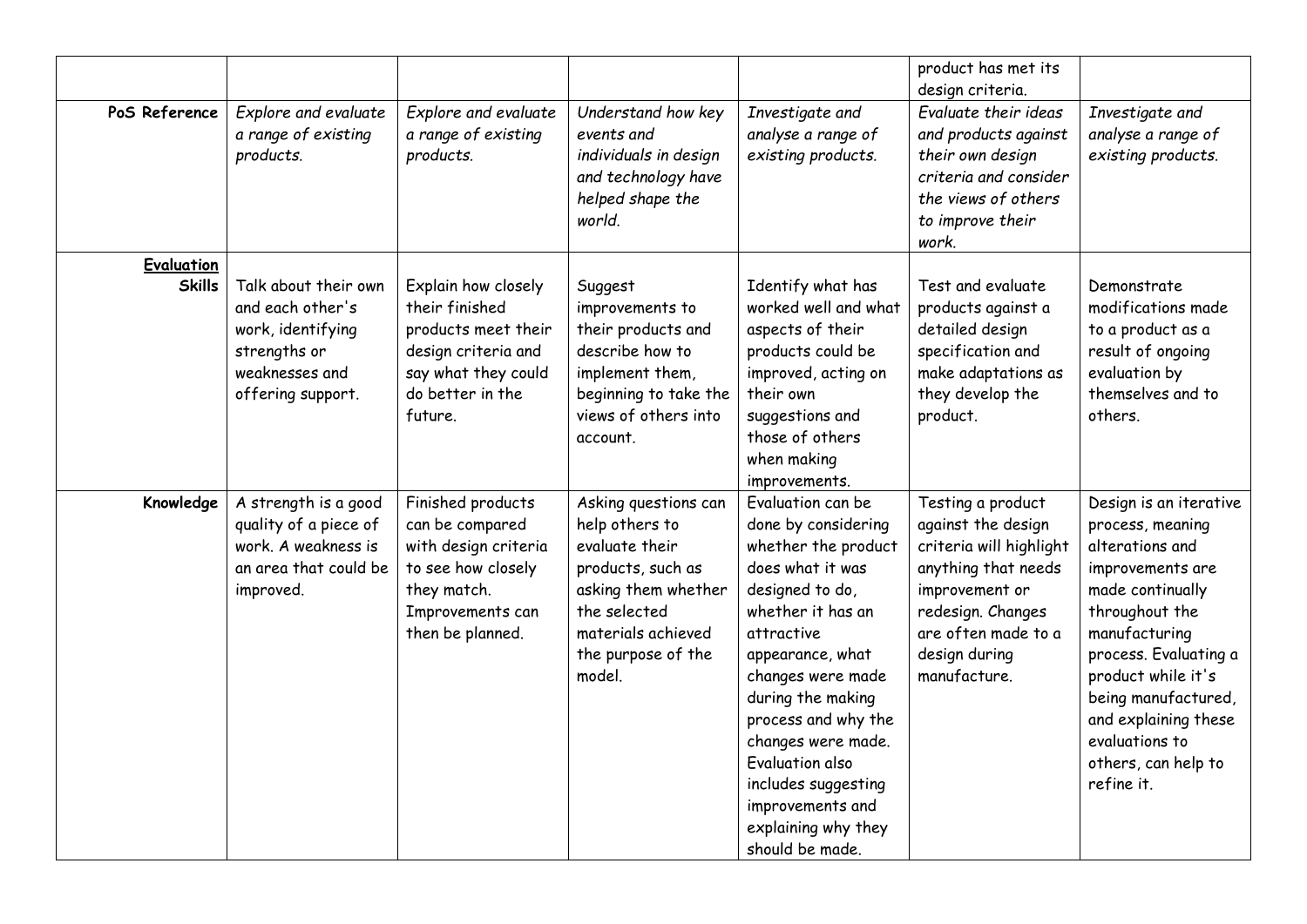| PoS Reference                       | Evaluate their ideas<br>and products against<br>design criteria.                                        | Evaluate their ideas<br>and products against<br>design criteria.                                                                                                              | Evaluate their ideas<br>and products against<br>their own design<br>criteria and consider<br>the views of others<br>to improve their<br>work. | Evaluate their ideas<br>and products against<br>their own design<br>criteria and consider<br>the views of others<br>to improve their<br>work. | Evaluate their ideas<br>and products against<br>their own design<br>criteria and consider<br>the views of others<br>to improve their<br>work.                                                                                                | Evaluate their ideas<br>and products against<br>their own design<br>criteria and consider<br>the views of others<br>to improve their<br>work.                                                                                                                                                                                        |
|-------------------------------------|---------------------------------------------------------------------------------------------------------|-------------------------------------------------------------------------------------------------------------------------------------------------------------------------------|-----------------------------------------------------------------------------------------------------------------------------------------------|-----------------------------------------------------------------------------------------------------------------------------------------------|----------------------------------------------------------------------------------------------------------------------------------------------------------------------------------------------------------------------------------------------|--------------------------------------------------------------------------------------------------------------------------------------------------------------------------------------------------------------------------------------------------------------------------------------------------------------------------------------|
| Significant people<br><b>Skills</b> | Describe why a<br>product is important.                                                                 | Explain why a<br>designer or inventor<br>is important.                                                                                                                        | Describe how key<br>events in design and<br>technology have<br>shaped the world.                                                              | Explain how and why<br>a significant<br>designer or inventor<br>shaped the world.                                                             | Describe the social<br>influence of a<br>significant designer<br>or inventor.                                                                                                                                                                | Present a detailed<br>account of the<br>significance of a<br>favourite designer<br>or inventor.                                                                                                                                                                                                                                      |
| Knowledge                           | The importance of a<br>product may be that<br>it fulfils its goals<br>and performs a<br>useful purpose. | Many key individuals<br>have helped to shape<br>the world. These<br>include engineers,<br>scientists, designers,<br>inventors and many<br>other people in<br>important roles. | Key inventions in<br>design and<br>technology have<br>changed the way<br>people live.                                                         | Significant designers<br>and inventors can<br>shape the world.                                                                                | Many new designs<br>and inventions<br>influenced society.<br>For example, labour-<br>saving devices in the<br>home reduced the<br>amount of<br>housework, which<br>was traditionally<br>done by women. This<br>enabled them to<br>have jobs. | The significance of a<br>designer or inventor<br>can be measured in<br>various ways. Their<br>work may benefit<br>society in health,<br>transport,<br>communication,<br>education, the built<br>environment or<br>technology. It may<br>enhance culture in<br>different areas,<br>such as fashion,<br>ceramics or<br>computer games. |
| PoS Reference                       | Explore and evaluate<br>a range of existing<br>products.                                                | Explore and evaluate<br>a range of existing<br>products.                                                                                                                      | Understand how key<br>events and<br>individuals in design<br>and technology have<br>helped shape the<br>world.                                | Understand how key<br>events and<br>individuals in design<br>and technology have<br>helped shape the<br>world.                                | Understand how key<br>events and<br>individuals in design<br>and technology have<br>helped shape the<br>world.                                                                                                                               | Understand how key<br>events and<br>individuals in design<br>and technology have<br>helped shape the<br>world.                                                                                                                                                                                                                       |
| Structures<br><b>Skills</b>         |                                                                                                         |                                                                                                                                                                               |                                                                                                                                               |                                                                                                                                               |                                                                                                                                                                                                                                              |                                                                                                                                                                                                                                                                                                                                      |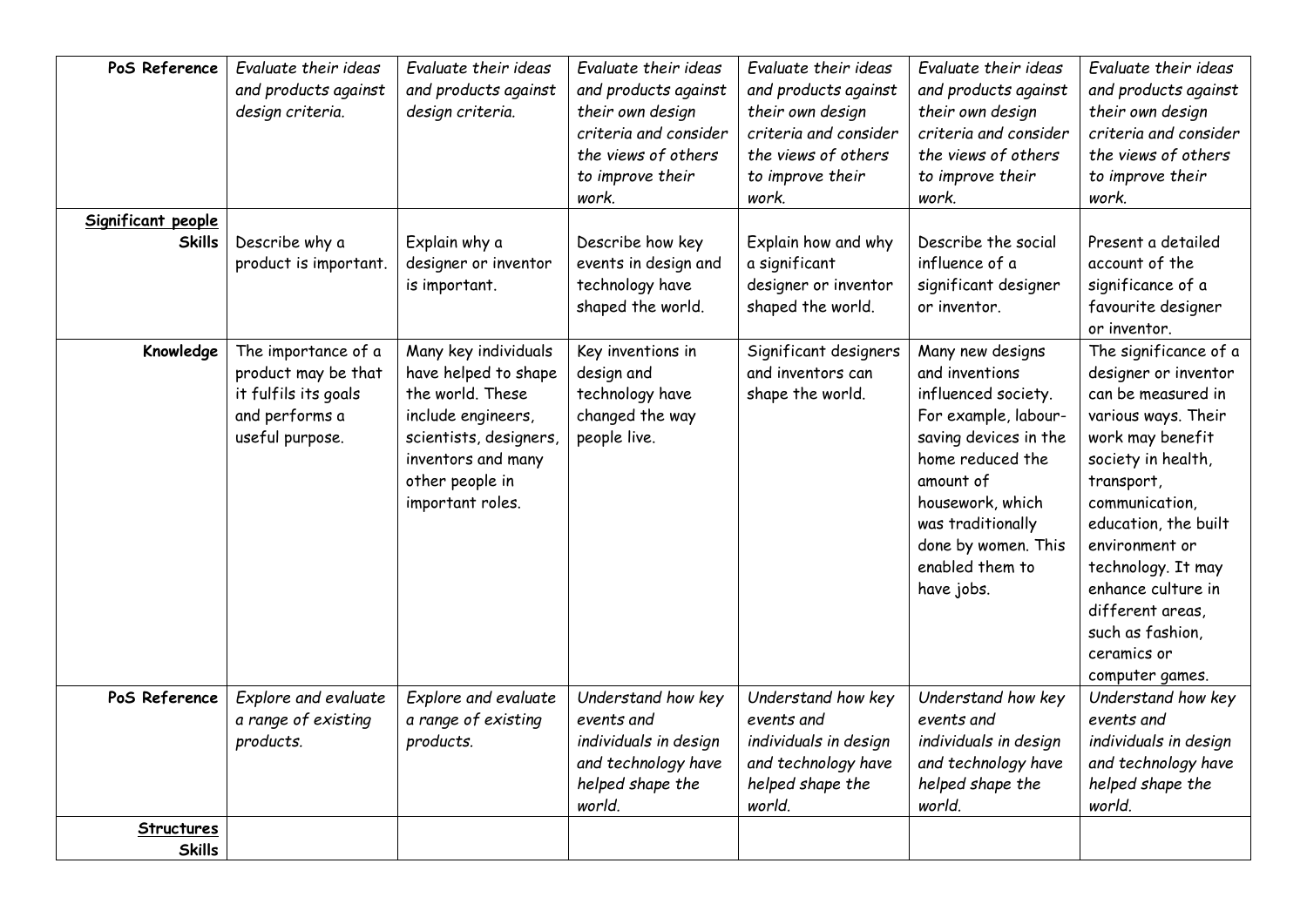|               | Construct simple<br>structures, models<br>or other products<br>using a range of<br>materials.                                                                                                                                                        | Explore how a<br>structure can be<br>made stronger,<br>stiffer and more<br>stable.                                                                                                                                               | Create shell or<br>frame structures<br>using diagonal struts<br>to strengthen them.                                                                                                                                                                                                                                | Prototype shell and<br>frame structures,<br>showing awareness<br>of how to<br>strengthen, stiffen<br>and reinforce them.                                                                                                                                                                                                                                                                                                                                                                                                            | Build a framework<br>using a range of<br>materials to support<br>mechanisms.                                                                                                                                   | Select the most<br>appropriate<br>materials and<br>frameworks for<br>different<br>structures,<br>explaining what<br>makes them strong.                                                                                                                                                                                                                                                          |
|---------------|------------------------------------------------------------------------------------------------------------------------------------------------------------------------------------------------------------------------------------------------------|----------------------------------------------------------------------------------------------------------------------------------------------------------------------------------------------------------------------------------|--------------------------------------------------------------------------------------------------------------------------------------------------------------------------------------------------------------------------------------------------------------------------------------------------------------------|-------------------------------------------------------------------------------------------------------------------------------------------------------------------------------------------------------------------------------------------------------------------------------------------------------------------------------------------------------------------------------------------------------------------------------------------------------------------------------------------------------------------------------------|----------------------------------------------------------------------------------------------------------------------------------------------------------------------------------------------------------------|-------------------------------------------------------------------------------------------------------------------------------------------------------------------------------------------------------------------------------------------------------------------------------------------------------------------------------------------------------------------------------------------------|
| Knowledge     | Different materials<br>can be used for<br>different purposes,<br>depending on their<br>properties. For<br>example, cardboard<br>is a stronger building<br>material than paper.<br>Plastic is light and<br>can float. Clay is<br>heavy and will sink. | Structures can be<br>made stronger,<br>stiffer and more<br>stable by using<br>cardboard rather<br>than paper and<br>triangular shapes<br>rather than squares.<br>A broader base will<br>also make a<br>structure more<br>stable. | Shell structures are<br>hollow, 3-D<br>structures with a<br>thin outer covering,<br>such as a box. Frame<br>structures are made<br>from thin, rigid<br>components, such as<br>a tent frame. The<br>rigid frame gives the<br>structure shape and<br>support. Diagonal<br>struts can<br>strengthen the<br>structure. | A prototype is a<br>mock-up of a design<br>that will look like the<br>finished product but<br>may not be full size<br>or made of the same<br>materials. Shell and<br>frame structures<br>can be strengthened<br>by gluing several<br>layers of card<br>together, using<br>triangular shapes<br>rather than squares,<br>adding diagonal<br>support struts and<br>using 'Jinks' corners<br>(small, thin pieces of<br>card cut into a right-<br>angled triangle and<br>glued over each joint<br>to straighten and<br>strengthen them). | Various methods can<br>be used to support a<br>framework. These<br>include cross braces<br>guy ropes and<br>diagonal struts.<br>Frameworks can be<br>built using lolly<br>sticks, skewers and<br>bamboo canes. | Strength can be<br>added to a<br>framework by using<br>multiple layers. For<br>example, corrugated<br>cardboard can be<br>placed with<br>corrugations running<br>alternately vertically<br>and horizontally.<br>Triangular shapes<br>can be used instead<br>of square shapes<br>because they are<br>more rigid.<br>Frameworks can be<br>further<br>strengthened by<br>adding an outer<br>cover. |
| PoS Reference | Build structures,<br>exploring how they<br>can be made<br>stronger, stiffer and<br>more stable.                                                                                                                                                      | Build structures,<br>exploring how they<br>can be made<br>stronger, stiffer and<br>more stable.                                                                                                                                  | Apply their<br>understanding of<br>how to strengthen,<br>stiffen and<br>reinforce more<br>complex structures.                                                                                                                                                                                                      | Apply their<br>understanding of<br>how to strengthen,<br>stiffen and<br>reinforce more<br>complex structures.                                                                                                                                                                                                                                                                                                                                                                                                                       | Apply their<br>understanding of<br>how to strengthen,<br>stiffen and<br>reinforce more<br>complex structures.                                                                                                  | Apply their<br>understanding of<br>how to strengthen,<br>stiffen and<br>reinforce more<br>complex structures.                                                                                                                                                                                                                                                                                   |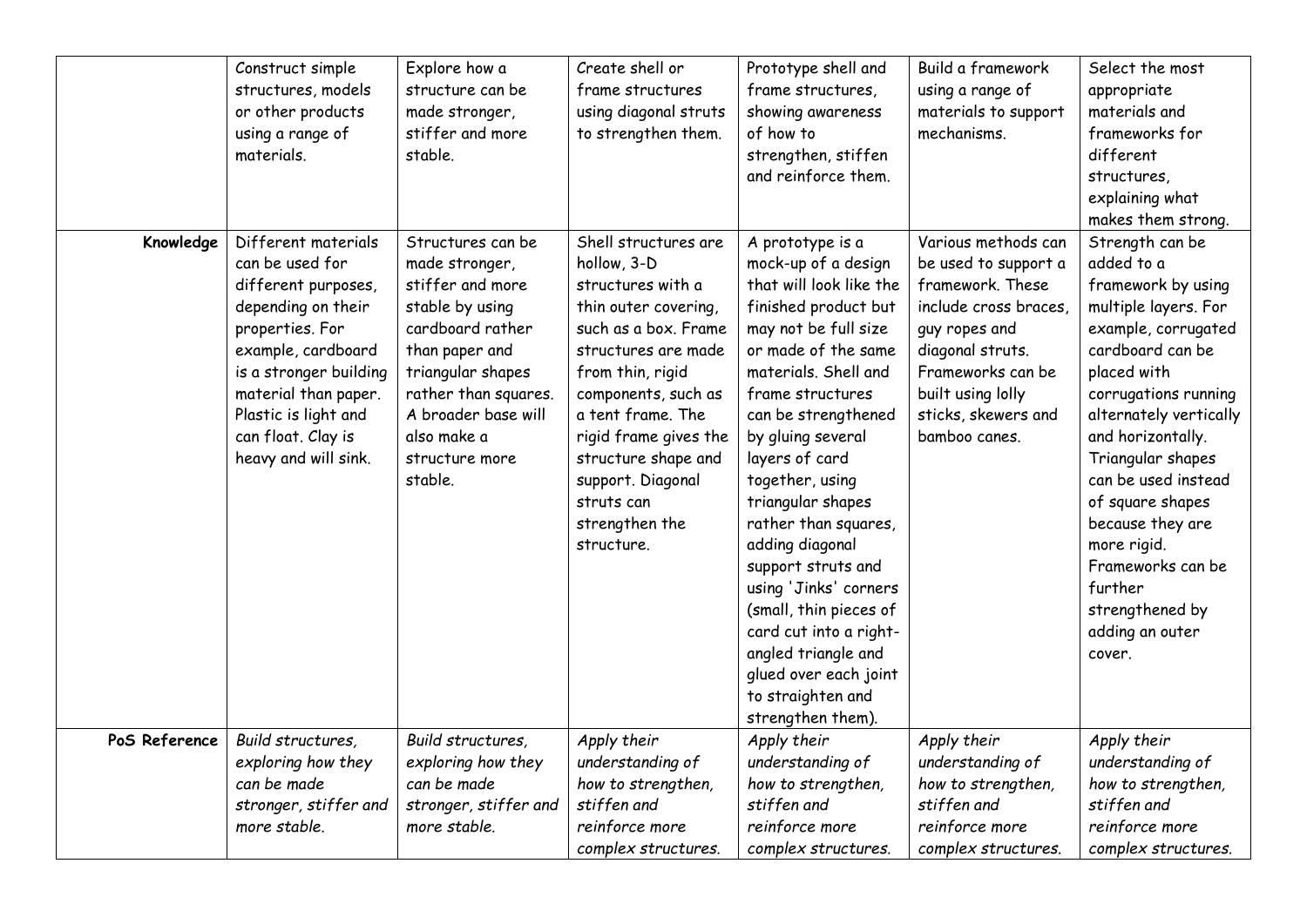| Mechanisms and<br>movement |                                                                                                          |                                                                                                                                                                                                                                            |                                                                                                                                                                                                                                                                                                                                                                                                                                                                    |                                                                                                                                                                                                                                                                                                                                                                                |                                                                                                                                                                                                                                                                                                                                                                                                                                              |                                                                                                                                                             |
|----------------------------|----------------------------------------------------------------------------------------------------------|--------------------------------------------------------------------------------------------------------------------------------------------------------------------------------------------------------------------------------------------|--------------------------------------------------------------------------------------------------------------------------------------------------------------------------------------------------------------------------------------------------------------------------------------------------------------------------------------------------------------------------------------------------------------------------------------------------------------------|--------------------------------------------------------------------------------------------------------------------------------------------------------------------------------------------------------------------------------------------------------------------------------------------------------------------------------------------------------------------------------|----------------------------------------------------------------------------------------------------------------------------------------------------------------------------------------------------------------------------------------------------------------------------------------------------------------------------------------------------------------------------------------------------------------------------------------------|-------------------------------------------------------------------------------------------------------------------------------------------------------------|
| <b>Skills</b>              | Use wheels and axles<br>to make a simple<br>moving model.                                                | Use a range of<br>mechanisms (levers,<br>sliders, wheels and<br>axles) in models or                                                                                                                                                        | Explore and use a<br>range of mechanisms<br>(levers, sliders,<br>axles, wheels and                                                                                                                                                                                                                                                                                                                                                                                 | Explore and use a<br>range of mechanisms<br>(levers, axles, cams,<br>gears and pulleys) in                                                                                                                                                                                                                                                                                     | Use mechanical<br>systems in their<br>products, such as<br>pneumatics and                                                                                                                                                                                                                                                                                                                                                                    | Explain and use<br>mechanical systems<br>in their products to<br>meet a design brief.                                                                       |
|                            |                                                                                                          | products.                                                                                                                                                                                                                                  | cams) in models or<br>products.                                                                                                                                                                                                                                                                                                                                                                                                                                    | models or products.                                                                                                                                                                                                                                                                                                                                                            | hydraulics.                                                                                                                                                                                                                                                                                                                                                                                                                                  |                                                                                                                                                             |
| Knowledge                  | An axle is a rod or<br>spindle that passes<br>through the centre<br>of a wheel to<br>connect two wheels. | A mechanism is a<br>device that takes<br>one type of motion<br>or force and<br>produces a different<br>one. A mechanism<br>makes a job easier<br>to do. Mechanisms<br>include sliders,<br>levers, linkages,<br>gears, pulleys and<br>cams. | Levers consist of a<br>rigid bar that<br>rotates around a<br>fixed point, called a<br>fulcrum. They<br>reduce the amount<br>of work needed to<br>lift a heavy object.<br>Sliders move from<br>side to side or up<br>and down, and are<br>often used to make<br>moving parts in<br>books. Axles are<br>shafts on which<br>wheels can rotate to<br>make a moving<br>vehicle, Cams are<br>devices that can<br>convert circular<br>motion into up-and-<br>down motion. | Mechanisms can be<br>used to add<br>functionality to a<br>model. For example,<br>sliders or levers can<br>be used in moving<br>pictures, storybooks<br>or simple puppets;<br>linkages in moving<br>vehicles or puppets;<br>gears in motorised<br>vehicles or spinning<br>toys; pulleys in cable<br>cars or transport<br>systems and cams in<br>3-D moving toys or<br>pictures. | Pneumatic systems<br>use energy that is<br>stored in<br>compressed air to do<br>work, such as<br>inflating a balloon to<br>open a model<br>monster's mouth.<br>These effects can<br>be achieved using<br>syringes and plastic<br>tubing. Hydraulic<br>mechanisms work in<br>a similar way, but<br>instead of air, the<br>system is filled with<br>a liquid, usually<br>water. It is<br>important that the<br>system is air or<br>watertight. | Mechanical systems<br>can include sliders,<br>levers, linkages,<br>gears, pulleys and<br>cams. Other<br>mechanisms include<br>pneumatics and<br>hydraulics. |
| PoS Reference              | Explore and use                                                                                          | Explore and use                                                                                                                                                                                                                            | Understand and use                                                                                                                                                                                                                                                                                                                                                                                                                                                 | Understand and use                                                                                                                                                                                                                                                                                                                                                             | Understand and use                                                                                                                                                                                                                                                                                                                                                                                                                           | Understand and use                                                                                                                                          |
|                            | mechanisms [for                                                                                          | mechanisms [for                                                                                                                                                                                                                            | mechanical systems                                                                                                                                                                                                                                                                                                                                                                                                                                                 | mechanical systems                                                                                                                                                                                                                                                                                                                                                             | mechanical systems                                                                                                                                                                                                                                                                                                                                                                                                                           | mechanical systems                                                                                                                                          |
|                            | example, levers,                                                                                         | example, levers,                                                                                                                                                                                                                           | in their products                                                                                                                                                                                                                                                                                                                                                                                                                                                  | in their products                                                                                                                                                                                                                                                                                                                                                              | in their products                                                                                                                                                                                                                                                                                                                                                                                                                            | in their products                                                                                                                                           |
|                            | sliders, wheels and                                                                                      | sliders, wheels and                                                                                                                                                                                                                        | [for example, gears,                                                                                                                                                                                                                                                                                                                                                                                                                                               | [for example, gears,                                                                                                                                                                                                                                                                                                                                                           | [for example, gears,                                                                                                                                                                                                                                                                                                                                                                                                                         | [for example, gears,                                                                                                                                        |
|                            | axles], in their                                                                                         | axles], in their                                                                                                                                                                                                                           | pulleys, cams, levers                                                                                                                                                                                                                                                                                                                                                                                                                                              | pulleys, cams, levers                                                                                                                                                                                                                                                                                                                                                          | pulleys, cams, levers                                                                                                                                                                                                                                                                                                                                                                                                                        | pulleys, cams, levers                                                                                                                                       |
|                            | products.                                                                                                | products.                                                                                                                                                                                                                                  | and linkages].                                                                                                                                                                                                                                                                                                                                                                                                                                                     | and linkages].                                                                                                                                                                                                                                                                                                                                                                 | and linkages].                                                                                                                                                                                                                                                                                                                                                                                                                               | and linkages].                                                                                                                                              |
| Electricity                |                                                                                                          |                                                                                                                                                                                                                                            |                                                                                                                                                                                                                                                                                                                                                                                                                                                                    |                                                                                                                                                                                                                                                                                                                                                                                |                                                                                                                                                                                                                                                                                                                                                                                                                                              |                                                                                                                                                             |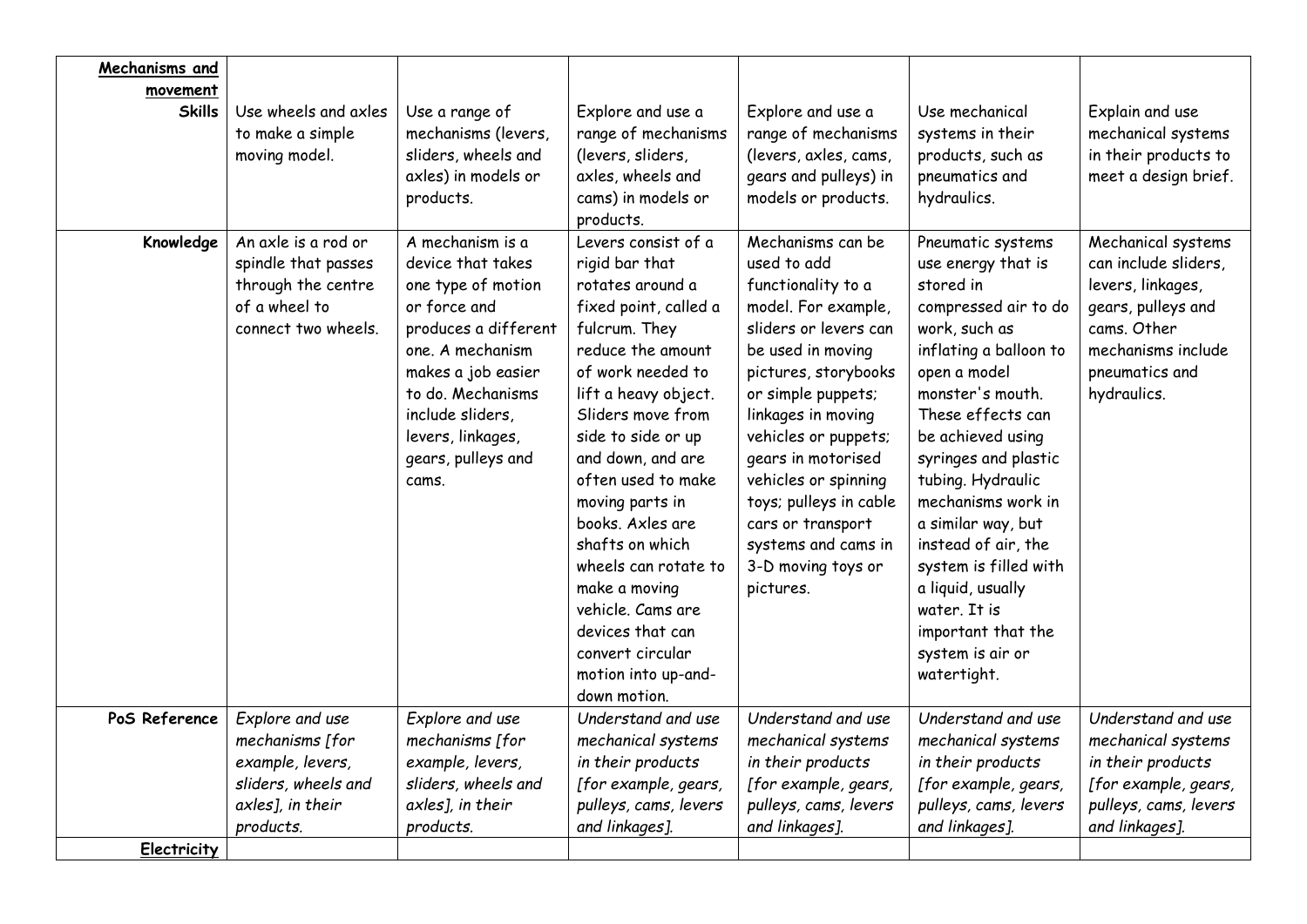| <b>Skills</b> | Identify products<br>that use electricity<br>to make them work<br>and describe how to<br>switch them on and<br>off.                                                                                                                                                                                                                                                                                        | Create an<br>operational, simple<br>series circuit.                                                                                                                          | Incorporate a simple<br>series circuit into a<br>model.                                                                                                        | Incorporate circuits<br>that use a variety of<br>components into<br>models or products.                                                                                                                                                                                                                | Use electrical<br>circuits of increasing<br>complexity in their<br>models or products,<br>showing an<br>understanding of<br>control.                                                                                                                                  | Understand and use<br>electrical circuits<br>that incorporate a<br>variety of<br>components<br>(switches, lamps,<br>buzzers and motors)<br>and use programming<br>to control their<br>products. |
|---------------|------------------------------------------------------------------------------------------------------------------------------------------------------------------------------------------------------------------------------------------------------------------------------------------------------------------------------------------------------------------------------------------------------------|------------------------------------------------------------------------------------------------------------------------------------------------------------------------------|----------------------------------------------------------------------------------------------------------------------------------------------------------------|--------------------------------------------------------------------------------------------------------------------------------------------------------------------------------------------------------------------------------------------------------------------------------------------------------|-----------------------------------------------------------------------------------------------------------------------------------------------------------------------------------------------------------------------------------------------------------------------|-------------------------------------------------------------------------------------------------------------------------------------------------------------------------------------------------|
| Knowledge     | Electricity is a form<br>of energy. Many<br>household appliances<br>use electricity, such<br>as kettles,<br>televisions and<br>washing machines.<br>They can be<br>switched on by<br>completing the<br>circuit to allow the<br>flow of electricity or<br>off by breaking the<br>circuit to prevent<br>electricity from<br>flowing. This can be<br>a switch on the<br>appliance or a wall<br>socket switch. | A series circuit is<br>made up of an energy<br>source, such as a<br>battery or cell, wires<br>and a bulb. The<br>circuit must be<br>complete for the<br>electricity to flow. | An electric circuit<br>can be used in a<br>model, such as a<br>lighthouse. It can be<br>controlled using a<br>switch.                                          | Components can be<br>added to circuits to<br>achieve a particular<br>goal. These include<br>bulbs for lighthouses<br>and torches, buzzers<br>for burglar alarms<br>and electronic<br>games, motors for<br>fairground rides and<br>motorised vehicles<br>and switches for<br>lights and<br>televisions. | Electrical circuits<br>can be controlled by<br>a simple on/off<br>switch, or by a<br>variable resistor<br>that can adjust the<br>size of the current<br>in the circuit. Real-<br>life examples are a<br>dimmer switch for<br>lights or volume<br>control on a stereo. | Computer programs<br>can control electrical<br>circuits that include<br>a variety of<br>components, such as<br>switches, lamps,<br>buzzers and motors.                                          |
| PoS Reference | Explore and evaluate<br>a range of existing<br>products.                                                                                                                                                                                                                                                                                                                                                   | Select from and use<br>a wide range of<br>materials and<br>components,<br>including<br>construction<br>materials, textiles<br>and ingredients,                               | Understand and use<br>electrical systems in<br>their products (for<br>example, series<br>circuits<br>incorporating<br>switches, bulbs,<br>buzzers and motors). | Understand and use<br>electrical systems in<br>their products (for<br>example, series<br>circuits<br>incorporating<br>switches, bulbs,<br>buzzers and motors).                                                                                                                                         | Understand and use<br>electrical systems in<br>their products (for<br>example, series<br>circuits<br>incorporating<br>switches, bulbs,<br>buzzers and motors).                                                                                                        | Understand and use<br>electrical systems in<br>their products (for<br>example, series<br>circuits<br>incorporating<br>switches, bulbs,<br>buzzers and motors).                                  |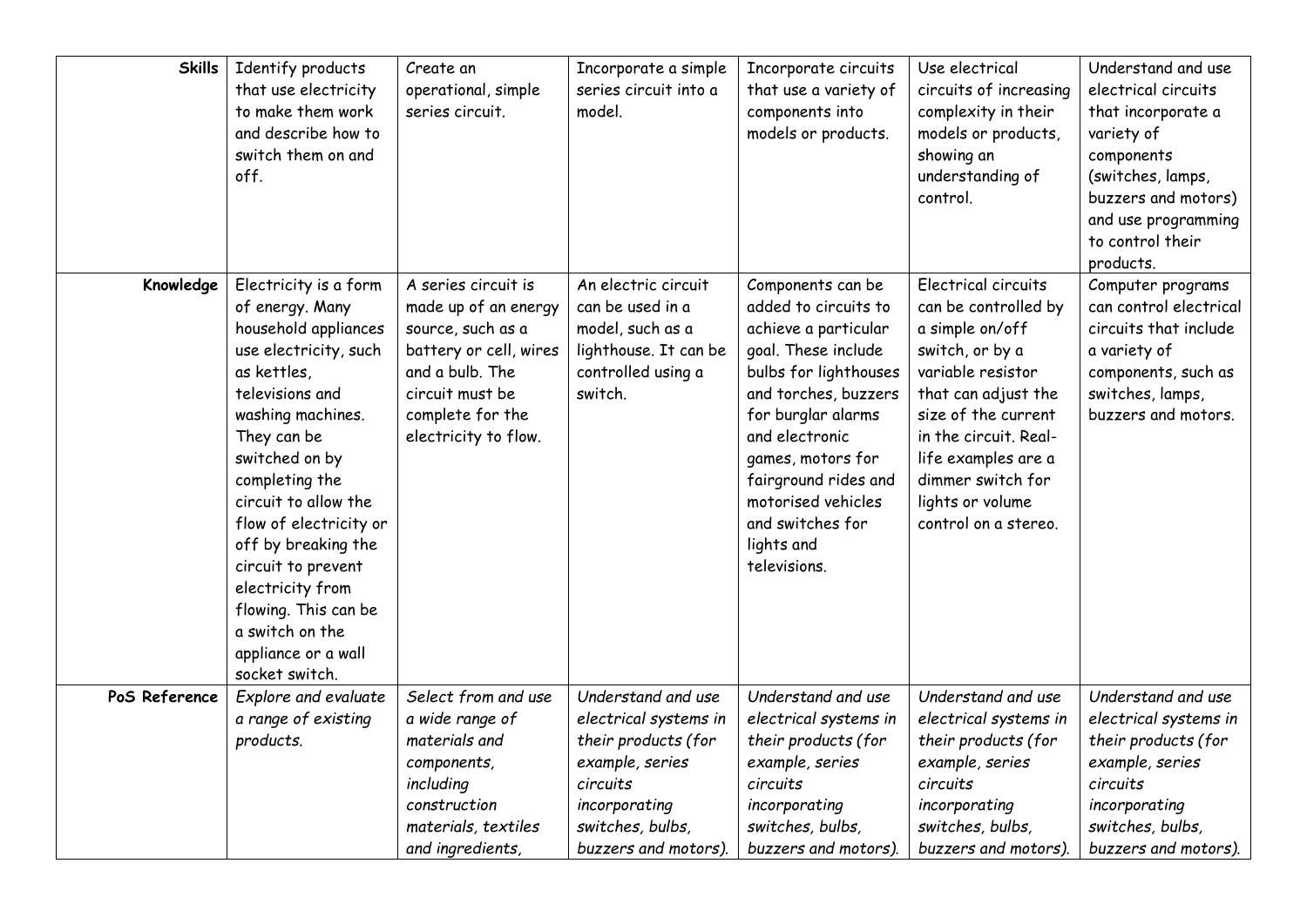|                             |                                                                                                                                                                                                                                                           | according to their<br>characteristics.                                                                                                                                                                                                                                                 |                                                                                                       |                                                                                                                                                                                      |                                                                                                                                                                               | Apply their<br>understanding of<br>computing to<br>program, monitor<br>and control their<br>products.                                                                                                                                                            |
|-----------------------------|-----------------------------------------------------------------------------------------------------------------------------------------------------------------------------------------------------------------------------------------------------------|----------------------------------------------------------------------------------------------------------------------------------------------------------------------------------------------------------------------------------------------------------------------------------------|-------------------------------------------------------------------------------------------------------|--------------------------------------------------------------------------------------------------------------------------------------------------------------------------------------|-------------------------------------------------------------------------------------------------------------------------------------------------------------------------------|------------------------------------------------------------------------------------------------------------------------------------------------------------------------------------------------------------------------------------------------------------------|
| Use of ICT<br><b>Skills</b> | Use design software<br>to create a simple<br>plan for a design.                                                                                                                                                                                           | Use design software<br>to create a simple<br>labelled design or<br>plan.                                                                                                                                                                                                               | Write a program to<br>make something<br>move on a tablet or<br>computer screen.                       | Write a program to<br>control a physical<br>device, such as a<br>light, speaker or<br>buzzer.                                                                                        | Link a physical<br>device to a computer<br>or tablet so that it<br>can be controlled<br>(such as changing<br>motor speed or<br>turning an LED on<br>and off) by a<br>program. | Use a sensor to<br>monitor an<br>environmental<br>variable, such as<br>temperature, sound<br>or light.                                                                                                                                                           |
| Knowledge                   | Computer-aided<br>design is when<br>computers are used<br>to help design<br>products. It has<br>advantages over<br>paper design in that<br>it will show how<br>finished products<br>will look. Different<br>colours and textures<br>can also be trialled. | Computer software<br>can be used to help<br>design or plan a<br>product. Advantages<br>include identifying<br>and solving problems<br>before the product<br>is made and<br>experimenting with<br>different materials<br>and colours. Labels<br>can be added to<br>designs for clarity. | A program is a set of<br>instructions written<br>to perform a<br>specified task on a<br>computer.     | Remote control is<br>controlling a machine<br>or activity from a<br>distance. Computers<br>can be used to<br>remotely control a<br>device, such as a<br>light, speaker or<br>buzzer. | Equipment and<br>devices can be<br>controlled by<br>pressing buttons on<br>a control panel, such<br>as on a washing<br>machine or<br>microwave.                               | Computer monitoring<br>uses sensors as a<br>scientific tool to<br>record information<br>about environmental<br>changes over time.<br>Computer monitoring<br>can also log data<br>from sensors and<br>record the resulting<br>information in a<br>table or graph. |
| PoS Reference               | Design purposeful,<br>functional, appealing<br>products for<br>themselves and<br>other users based on<br>design criteria.                                                                                                                                 | Design purposeful,<br>functional, appealing<br>products for<br>themselves and<br>other users based on<br>design criteria.                                                                                                                                                              | Apply their<br>understanding of<br>computing to<br>program, monitor<br>and control their<br>products. | Apply their<br>understanding of<br>computing to<br>program, monitor<br>and control their<br>products.                                                                                | Apply their<br>understanding of<br>computing to<br>program, monitor<br>and control their<br>products.                                                                         | Apply their<br>understanding of<br>computing to<br>program, monitor<br>and control their<br>products.                                                                                                                                                            |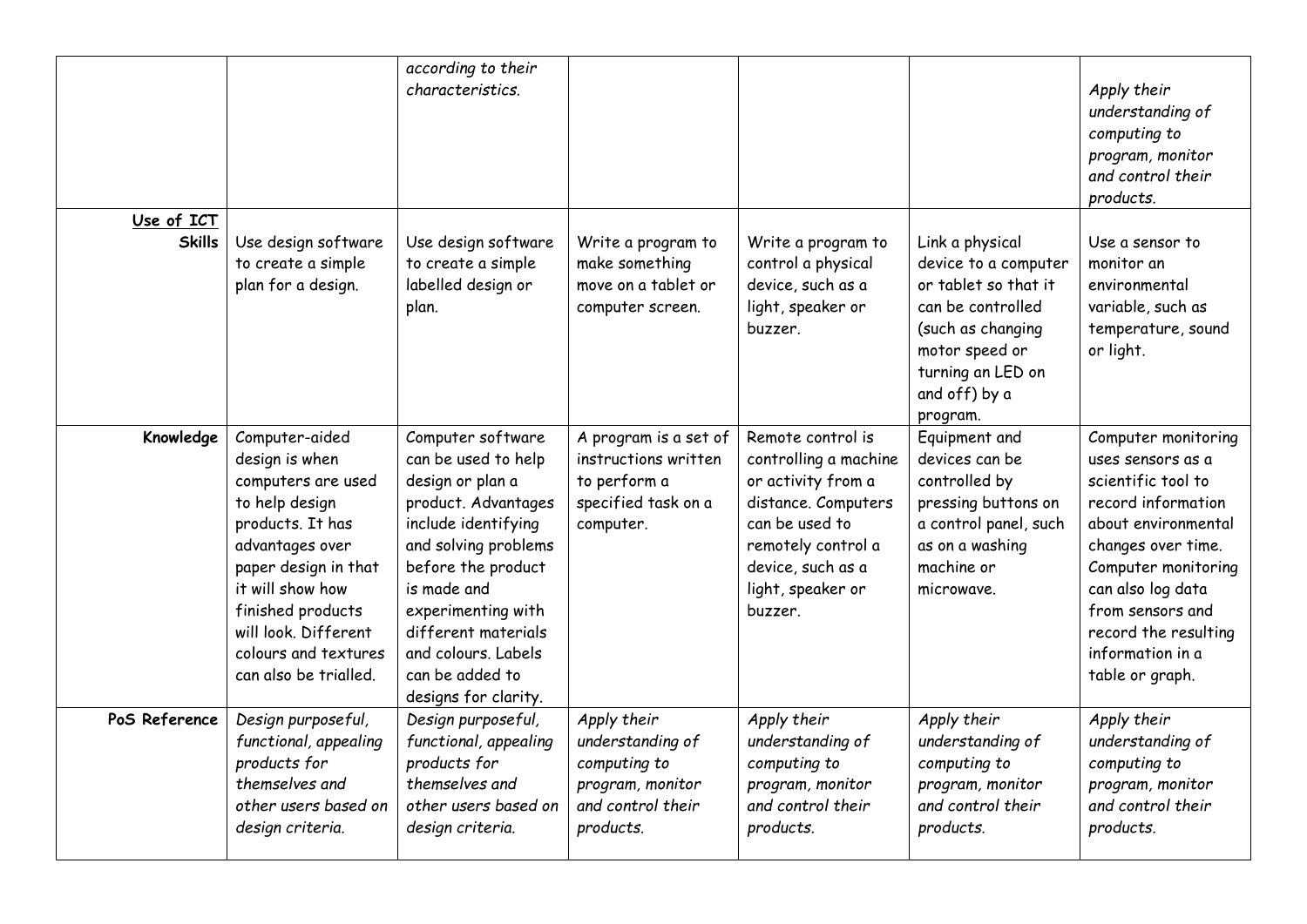|               | Generate, develop,<br>model and<br>communicate their<br>ideas through<br>talking, drawing,<br>templates, mock-ups | Generate, develop,<br>model and<br>communicate their<br>ideas through<br>talking, drawing,<br>templates, mock-ups |                                                |                                         |                                        |                                  |
|---------------|-------------------------------------------------------------------------------------------------------------------|-------------------------------------------------------------------------------------------------------------------|------------------------------------------------|-----------------------------------------|----------------------------------------|----------------------------------|
|               | and, where<br>appropriate,                                                                                        | and, where<br>appropriate,                                                                                        |                                                |                                         |                                        |                                  |
|               | information and                                                                                                   | information and                                                                                                   |                                                |                                         |                                        |                                  |
|               | communication                                                                                                     | communication                                                                                                     |                                                |                                         |                                        |                                  |
|               | technology.                                                                                                       | technology.                                                                                                       |                                                |                                         |                                        |                                  |
| Nutrition     |                                                                                                                   |                                                                                                                   |                                                |                                         |                                        |                                  |
| <b>Skills</b> | Select healthy                                                                                                    | Describe the types                                                                                                | Identify the main                              | Design a healthy                        | <b>Evaluate meals and</b>              | Plan a healthy daily             |
|               | ingredients for a                                                                                                 | of food needed for a                                                                                              | food groups                                    | snack or packed                         | consider if they                       | diet, justifying why             |
|               | fruit or vegetable<br>salad.                                                                                      | healthy and varied                                                                                                | (carbohydrates,                                | lunch and explain<br>why it is healthy. | contribute towards<br>a balanced diet. | each meal<br>contributes towards |
|               |                                                                                                                   | diet and apply the<br>principles to make a                                                                        | protein, dairy, fruits<br>and vegetables, fats |                                         |                                        | a balanced diet.                 |
|               |                                                                                                                   | simple, healthy meal.                                                                                             | and sugars).                                   |                                         |                                        |                                  |
| Knowledge     | Fruit and vegetables                                                                                              | A healthy diet                                                                                                    | There are five main                            | Healthy snacks                          | A balanced diet                        | Eating a balanced                |
|               | are an important                                                                                                  | should include meat                                                                                               | food groups that                               | include fresh or                        | gives your body all                    | diet is a positive               |
|               | part of a healthy                                                                                                 | or fish, starchy                                                                                                  | should be eaten                                | dried fruit and                         | the nutrients it                       | lifestyle choice that            |
|               | diet. It is                                                                                                       | foods (such as                                                                                                    | regularly as part of a                         | vegetables, nuts and                    | needs to function                      | should be sustained              |
|               | recommended that                                                                                                  | potatoes or rice),                                                                                                | balanced diet: fruit                           | seeds, rice cakes                       | correctly. This                        | over time. Food that             |
|               | people eat at least                                                                                               | some dairy foods, a                                                                                               | and vegetables;                                | with low-fat cream                      | means eating a wide                    | is high in fat, salt or          |
|               | five portions of fruit                                                                                            | small amount of fat                                                                                               | carbohydrates                                  | cheese, homemade                        | variety of foods in                    | sugar can still be               |
|               | and vegetables every                                                                                              | and plenty of fruit                                                                                               | (potatoes, bread,                              | popcorn or chopped                      | the correct                            | eaten occasionally as            |
|               | day.                                                                                                              | and vegetables.                                                                                                   | rice and pasta);                               | vegetables with                         | proportions.                           | part of a balanced               |
|               |                                                                                                                   |                                                                                                                   | proteins (beans,                               | hummus. A healthy<br>packed lunch might |                                        | diet.                            |
|               |                                                                                                                   |                                                                                                                   | pulses, fish, eggs and<br>meat); dairy and     | include a brown or                      |                                        |                                  |
|               |                                                                                                                   |                                                                                                                   | alternatives (milk,                            | wholemeal bread                         |                                        |                                  |
|               |                                                                                                                   |                                                                                                                   | cheese and yoghurt)                            | sandwich containing                     |                                        |                                  |
|               |                                                                                                                   |                                                                                                                   | and fats (oils and                             | eggs, meat, fish or                     |                                        |                                  |
|               |                                                                                                                   |                                                                                                                   | spreads). Foods high                           | cheese, a piece of                      |                                        |                                  |
|               |                                                                                                                   |                                                                                                                   | in fat, salt and sugar                         | fresh fruit, a low-                     |                                        |                                  |
|               |                                                                                                                   |                                                                                                                   | should only be eaten                           | sugar yoghurt, rice                     |                                        |                                  |
|               |                                                                                                                   |                                                                                                                   | occasionally as part                           | cake or popcorn and                     |                                        |                                  |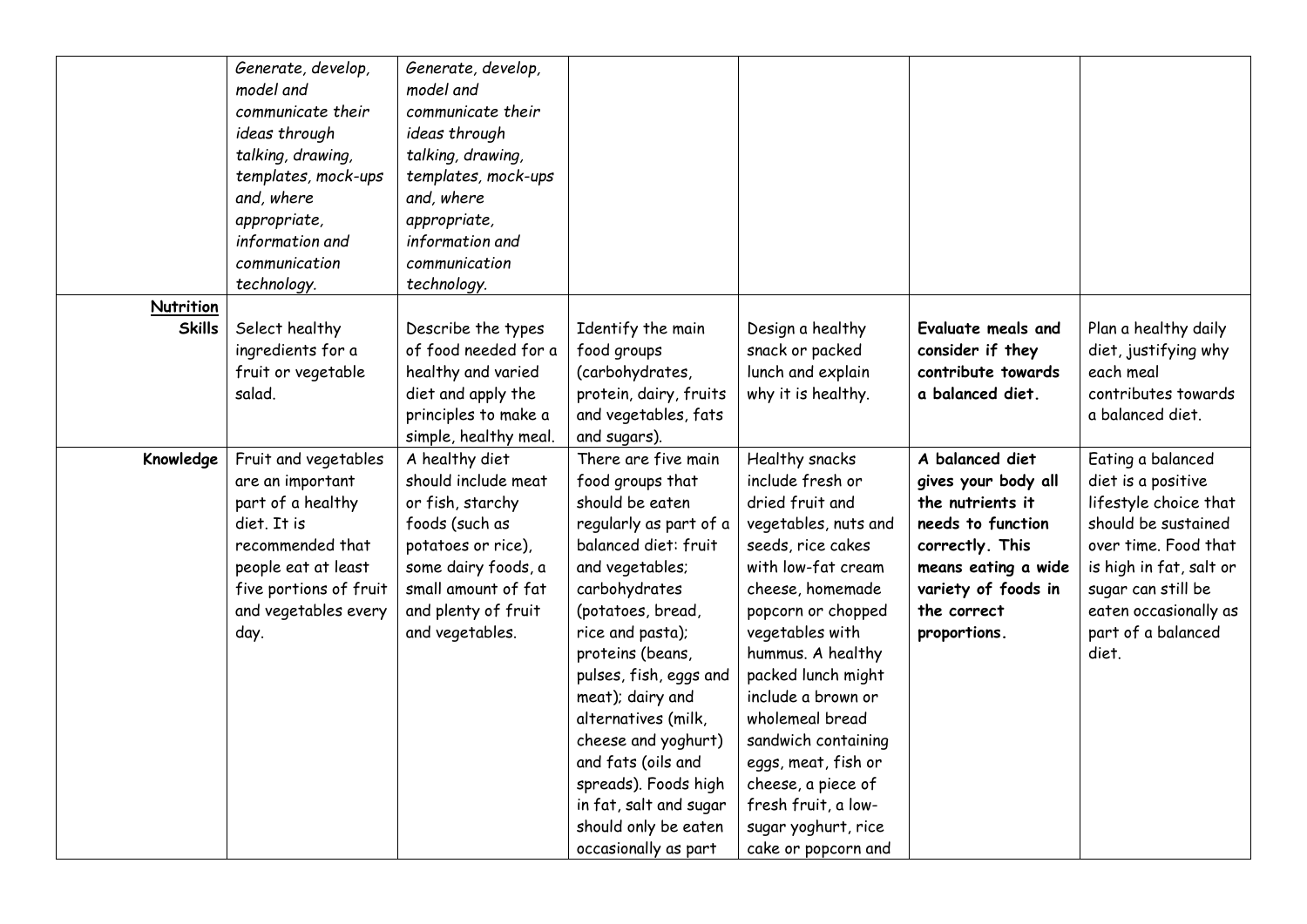|                  |                                                                                      |                                                                                                                                                         | of a healthy,<br>balanced diet.                                            | a drink, such as<br>water or semi-<br>skimmed milk.                        |                                                                            |                                                                            |
|------------------|--------------------------------------------------------------------------------------|---------------------------------------------------------------------------------------------------------------------------------------------------------|----------------------------------------------------------------------------|----------------------------------------------------------------------------|----------------------------------------------------------------------------|----------------------------------------------------------------------------|
| PoS Reference    | Use the basic<br>principles of a<br>healthy and varied<br>diet to prepare<br>dishes. | Use the basic<br>principles of a<br>healthy and varied<br>diet to prepare<br>dishes.                                                                    | Understand and<br>apply the principles<br>of a healthy and<br>varied diet. | Understand and<br>apply the principles<br>of a healthy and<br>varied diet. | Understand and<br>apply the principles<br>of a healthy and<br>varied diet. | Understand and<br>apply the principles<br>of a healthy and<br>varied diet. |
|                  |                                                                                      | Select from and use<br>a range of tools and<br>equipment to<br>perform practical<br>tasks (for example,<br>cutting, shaping,<br>joining and finishing). |                                                                            |                                                                            |                                                                            |                                                                            |
| Food preparation |                                                                                      |                                                                                                                                                         |                                                                            |                                                                            |                                                                            |                                                                            |
| and cooking      |                                                                                      |                                                                                                                                                         |                                                                            |                                                                            |                                                                            |                                                                            |
| <b>Skills</b>    | Measure and weigh                                                                    | Prepare ingredients                                                                                                                                     | Prepare and cook a                                                         | Identify and use a                                                         | Use an increasing                                                          | Follow a recipe that                                                       |
|                  | food items using                                                                     | by peeling, grating,                                                                                                                                    | simple savoury dish.                                                       | range of cooking                                                           | range of                                                                   | requires a variety of                                                      |
|                  | non-standard                                                                         | chopping and slicing.                                                                                                                                   |                                                                            | techniques to                                                              | preparation and                                                            | techniques and                                                             |
|                  | measures, such as                                                                    |                                                                                                                                                         |                                                                            | prepare a simple                                                           | cooking techniques                                                         | source the necessary                                                       |
|                  | spoons and cups.                                                                     |                                                                                                                                                         |                                                                            | meal or snack.                                                             | to cook a sweet or                                                         | ingredients                                                                |
|                  |                                                                                      |                                                                                                                                                         |                                                                            |                                                                            | savoury dish.                                                              | independently.                                                             |
| Knowledge        | Using non-standard                                                                   | Some ingredients                                                                                                                                        | Preparation                                                                | Cooking techniques                                                         | Sweet dishes are                                                           | Ingredients can                                                            |
|                  | measures is a way of                                                                 | need to be prepared                                                                                                                                     | techniques for                                                             | include baking,                                                            | usually desserts,                                                          | usually be bought at                                                       |
|                  | measuring that does                                                                  | before they can be                                                                                                                                      | savoury dishes                                                             | boiling, frying,                                                           | such as cakes, fruit                                                       | supermarkets, but                                                          |
|                  | not involve reading                                                                  | cooked or eaten.                                                                                                                                        | include peeling,                                                           | grilling and roasting.                                                     | pies and trifles.                                                          | specialist shops may                                                       |
|                  | scales. For example,                                                                 | There are many ways                                                                                                                                     | chopping, deseeding,                                                       |                                                                            | Savoury dishes                                                             | stock different                                                            |
|                  | weight may be                                                                        | to prepare                                                                                                                                              | slicing, dicing,                                                           |                                                                            | usually have a salty                                                       | items. Greengrocers                                                        |
|                  | measured using a                                                                     | ingredients: peeling                                                                                                                                    | grating, mixing and                                                        |                                                                            | or spicy flavour                                                           | sell fruit and                                                             |
|                  | balance scale and                                                                    | skins using a                                                                                                                                           | skinning.                                                                  |                                                                            | rather than a sweet                                                        | vegetables, butchers                                                       |
|                  | lumps of plasticine.                                                                 | vegetable peeler,                                                                                                                                       |                                                                            |                                                                            | one.                                                                       | sell meat,                                                                 |
|                  | Length may be                                                                        | such as potato skins;                                                                                                                                   |                                                                            |                                                                            |                                                                            | fishmongers sell                                                           |
|                  | measured in the                                                                      | grating hard                                                                                                                                            |                                                                            |                                                                            |                                                                            | fresh fish and                                                             |
|                  | number of handspans                                                                  | ingredients, such as                                                                                                                                    |                                                                            |                                                                            |                                                                            | delicatessens usually                                                      |
|                  |                                                                                      | cheese or chocolate;                                                                                                                                    |                                                                            |                                                                            |                                                                            | sell some unusual                                                          |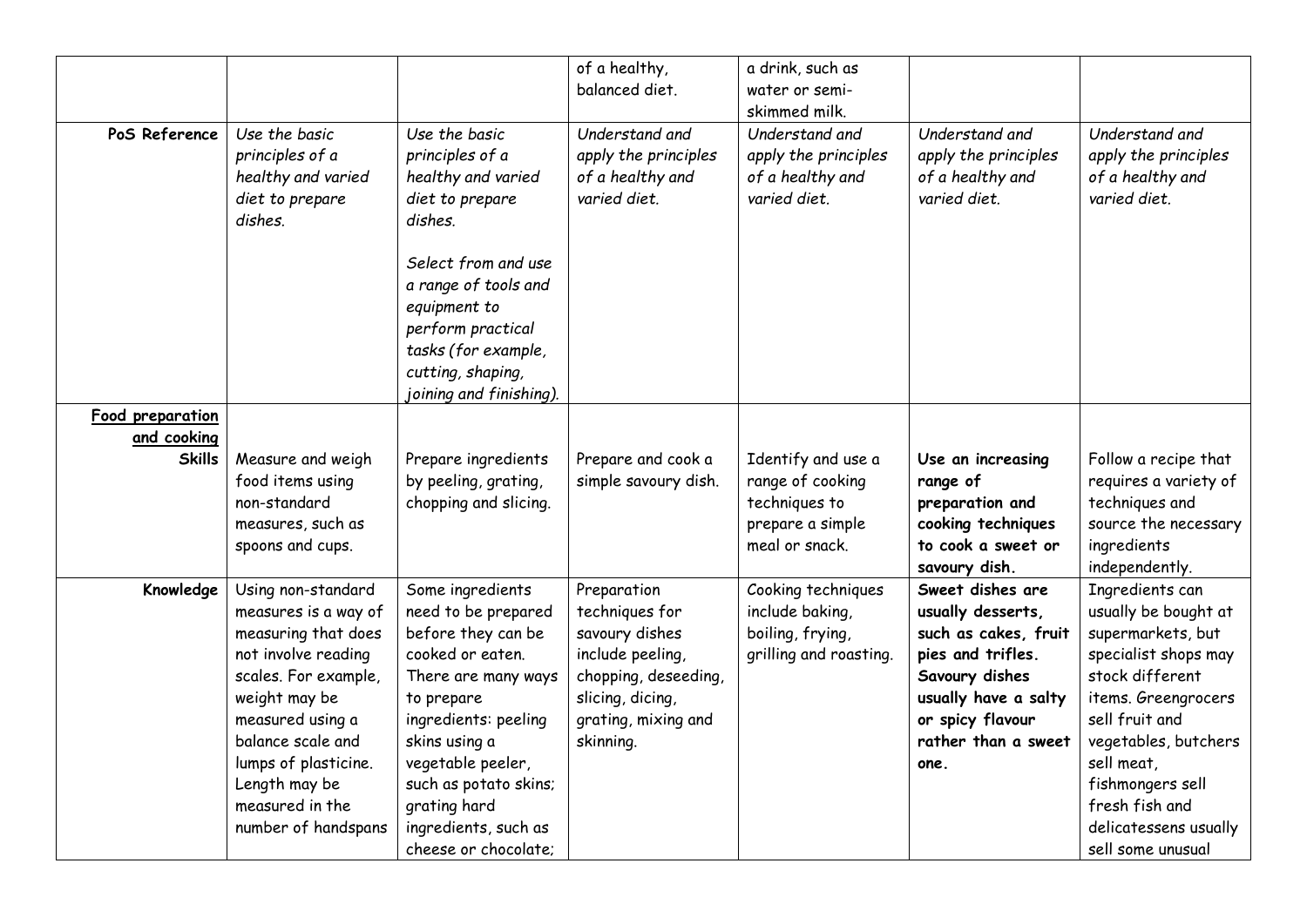|                 | or pencils laid end to<br>end.                                                                                                                                                | chopping vegetables,<br>such as onions and<br>peppers and slicing<br>foods, such as bread<br>and apples.                                                                                                                                                             |                                                                                                                                                                                                                                                                      |                                                                                                                                                                                                   |                                                                                                                                                                                                                                                              | prepared foods, as<br>well as cold meats<br>and cheeses.                                                                                                                                                                                                    |
|-----------------|-------------------------------------------------------------------------------------------------------------------------------------------------------------------------------|----------------------------------------------------------------------------------------------------------------------------------------------------------------------------------------------------------------------------------------------------------------------|----------------------------------------------------------------------------------------------------------------------------------------------------------------------------------------------------------------------------------------------------------------------|---------------------------------------------------------------------------------------------------------------------------------------------------------------------------------------------------|--------------------------------------------------------------------------------------------------------------------------------------------------------------------------------------------------------------------------------------------------------------|-------------------------------------------------------------------------------------------------------------------------------------------------------------------------------------------------------------------------------------------------------------|
| PoS Reference   | Use the basic<br>principles of a<br>healthy and varied<br>diet to prepare<br>dishes.                                                                                          | Use the basic<br>principles of a<br>healthy and varied<br>diet to prepare<br>dishes.<br>Select from and use<br>a range of tools and<br>equipment to<br>perform practical<br>tasks (for example,<br>cutting, shaping,<br>joining and finishing).                      | Prepare and cook a<br>variety of<br>predominantly<br>savoury dishes using<br>a range of cooking<br>techniques.                                                                                                                                                       | Prepare and cook a<br>variety of<br>predominantly<br>savoury dishes using<br>a range of cooking<br>techniques.                                                                                    | Prepare and cook a<br>variety of<br>predominantly<br>savoury dishes using<br>a range of cooking<br>techniques.                                                                                                                                               | Prepare and cook a<br>variety of<br>predominantly<br>savoury dishes using<br>a range of cooking<br>techniques.                                                                                                                                              |
| Origins of food |                                                                                                                                                                               |                                                                                                                                                                                                                                                                      |                                                                                                                                                                                                                                                                      |                                                                                                                                                                                                   |                                                                                                                                                                                                                                                              |                                                                                                                                                                                                                                                             |
| <b>Skills</b>   | Sort foods into<br>groups by whether<br>they are from an<br>animal or plant<br>source.                                                                                        | Identify the origin<br>of some common<br>foods (milk, eggs,<br>some meats, common<br>fruit and<br>vegetables).                                                                                                                                                       | Identify and name<br>foods that are<br>produced in<br>different places.                                                                                                                                                                                              | Identify and name<br>foods that are<br>produced in<br>different places in<br>the UK and beyond.                                                                                                   | Describe what<br>seasonality means<br>and explain some of<br>the reasons why it is<br>beneficial.                                                                                                                                                            | Explain how organic<br>produce is grown.                                                                                                                                                                                                                    |
| Knowledge       | Some foods come<br>from animals, such<br>as meat, fish and<br>dairy products.<br>Other foods come<br>from plants, such as<br>fruit, vegetables,<br>grains, beans and<br>nuts. | Food comes from<br>two main sources:<br>animals and plants.<br>Cows provide beef,<br>sheep provide lamb<br>and mutton and pigs<br>provide pork, ham<br>and bacon. Examples<br>of poultry include<br>chickens, geese and<br>turkeys. Examples of<br>fish include cod. | The types of food<br>that will grow in a<br>particular area<br>depend on a range of<br>factors, such as the<br>rainfall, climate and<br>soil type. For<br>example, many crops,<br>such as potatoes and<br>sugar beet, are<br>grown in the south-<br>east of England. | Particular areas of<br>the world have<br>conditions suited to<br>growing certain<br>crops, such as<br>coffee in Peru and<br>citrus fruits in<br>California in the<br>United States of<br>America. | Seasonality is the<br>time of year when<br>the harvest or<br>flavour of a type of<br>food is at its best.<br>Buying seasonal food<br>is beneficial for<br>many reasons: the<br>food tastes better;<br>it is fresher because<br>it hasn't been<br>transported | Organic produce is<br>food that has been<br>grown without the<br>use of man-made<br>fertilisers,<br>pesticides, growth<br>regulators or animal<br>feed additives.<br>Organic farmers use<br>crop rotation, animal<br>and plant manures,<br>hand-weeding and |